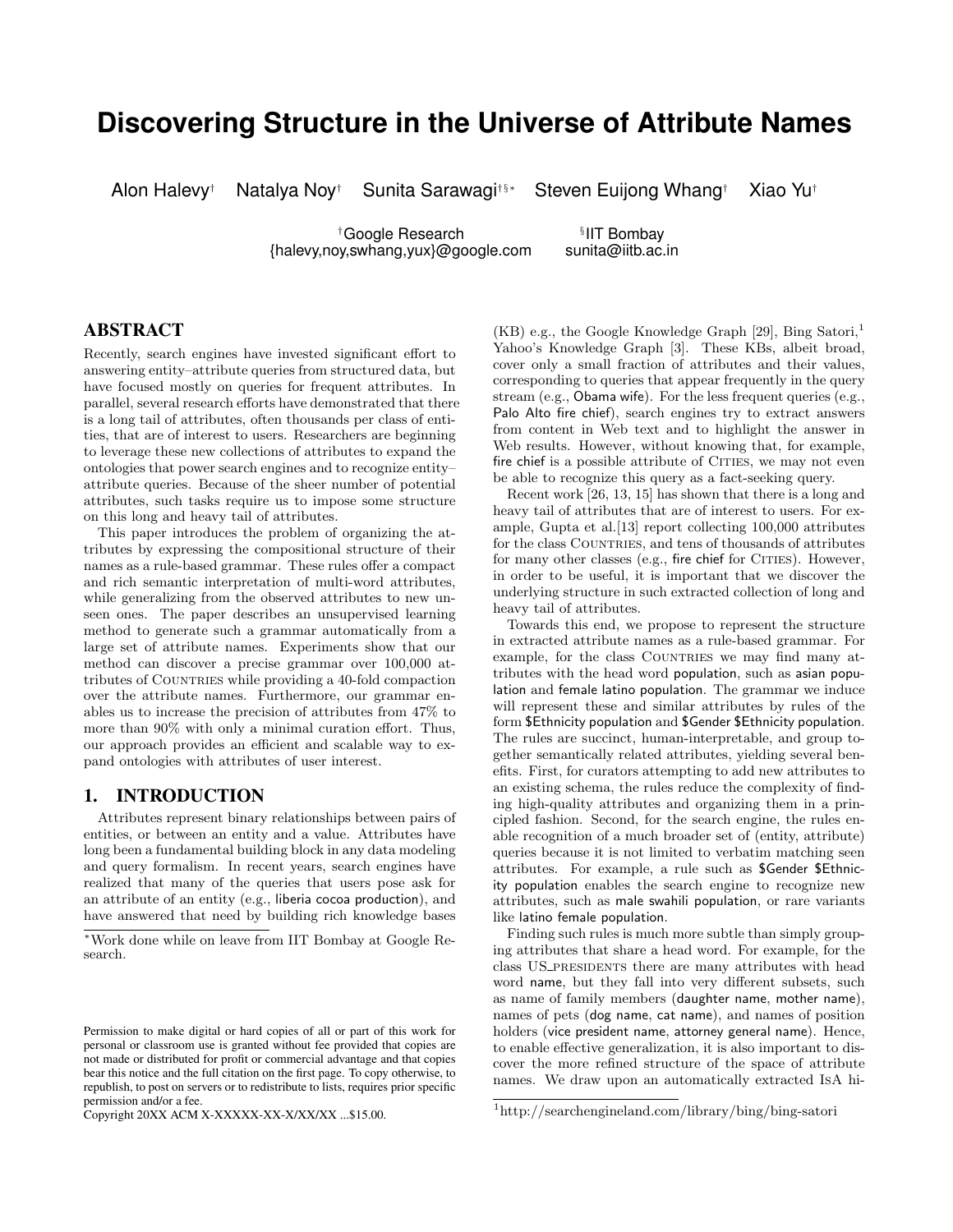erarchy of concepts [14, 36] to define a space of possible generalizations for our grammar. This space is huge and we have to select the right level of generalization without much supervision. Another challenge is noise in automatically generated attributes (e.g. brand name and house name for US\_PRESIDENTS), and concept hierarchies (e.g. Dog IsA \$Relative). In this paper we show how to generate a precise and compact grammar in spite of the huge search space and noise in automatically generated attribute sets and concept hierarchies.

This paper makes the following contributions.

- We introduce the problem of finding structure in the universe of attribute names as a rule-based grammar. Solutions to this problem are important for interpreting queries by search engines, and for building large-scale ontologies.
- We propose a grammar that interprets the structure of multi-word attributes as a head word with one or more modifiers that have the same parent in an IsA hierarchy. We present a linear-program–based formulation for learning the grammar by carefully capturing the noise in the extracted attributes and concept hierarchy as soft signals. Our algorithm is completely unsupervised and infers negative training examples from occurrence frequency on the Web and word embedding similarity with other attributes.
- Our experiments demonstrate that our learned rules have 60% and 80% precision, which is significantly higher than competing approaches. Furthermore, we show that for large attributes collections (e.g. attributes of COUNTRIES), just the top-100 rules are able to explain 4,200 attributes, providing a factor of 42 reduction in the cognitive load of exploring large attribute sets.
- We also show that the rules are skewed in the sense that they either represent mostly good attributes or mostly bad attributes. Put together with the high rule quality, this observation has enabled us to set up an efficient pipeline for adding attributes to the schema of the Google Knowledge Graph. The pipeline enables curators to find high-quality attributes and quickly discard bad ones.

## 2. PROBLEM DEFINITION

This paper focuses on the problem of generating a grammar to organize a large set of attributes  $(A)$ . The attributes are extracted noisily from query logs and Web text and are associated with a class of entities such as COUNTRIES, US presidents, and Cars. Our grammar is a set of rules that semantically encode groups of attributes using a concept hierarchy. A rule represents a multi-word attribute as a head word with zero or more modifiers that are hyponyms of a concept in the concept hierarchy. For example, we represent the attribute wife's name for class US\_PRESIDENTS as head word name and modifier wife from the concept \$Relative in some concept hierarchy. The same holds for attributes son's name, mother's name, and father's name of US\_PRESIDENTS.

The rest of this section is organized as follows. We first characterize the attributes  $\mathcal A$  on which we build the grammar. Then, we describe the IsA hierarchy  $\mathcal H$  used to form the rules of the grammar. We then formally define our grammar and the challenges involved in learning it automatically.

The collection of attributes  $(A)$ : Several works [26, 15, 2, 13] have mined collections of attributes from query streams and from Web text. We use a collection from Biperpedia [13] in this work. The Biperpedia collection contains more than 380,000 unique attributes and over 24M (class, attribute) combinations (an attribute can apply to multiple distinct classes such as COUNTRIES, CARS, and US\_PRESIDENTS). Biperpedia attaches a score,  $i_a$ , to each attribute a within each class G. The score induces a ranking that roughly correlates with the confidence of the attribute being a part of the class. Thus, as we go further down in the ranking, the quality of the attributes degrades. However, we emphasize that even far down in the long tail we find high quality attributes. For example, for COUNTRIES, we find good attributes (e.g., aerospace experts, antitrust chief) close to the bottom of the ranked list. According to a manual evaluation, our attribute collection has 0.5 precision for the top 5,000 attributes of representative classes among which only 1% exist in Freebase [4] and 1% in DBpedia [1]. As we discuss later, the noise in the attribute collection introduces challenges to the problem we address in this paper. In this work, we consider only the attributes that have more than one word in their name (which is 90% of all attributes).

**IsA Hierarchy**  $(H)$ : In principle, we could have used any concept hierarchy  $H$ , such as Freebase or WordNet that provides a set of concepts (e.g., \$Component, \$Relative), and a subsumption relationship between them (e.g., Tyre is a \$Component). However, the concept hierarchy in Freebase is too coarse for our needs because most of the concepts are too general. Instead, in this work we use a concept hierarchy extracted from Web text using techniques such as Hearst Patterns (in the spirit of [36]). For example, the text "Asian countries such as China" indicates that China is an instance of Asian countries. The resulting IsA relations can be either subconcept–superconcept or instance–concept. We refer to both instances and subclasses in the IsA hierarchy as hyponyms. This collection contains 17M concepts along with 493M hypernym–hyponym pairs. Naturally, the hierarchy is inherently noisy, which in turn, poses challenges to the task of selecting rules. The IsA hierarchy captures this uncertainty by associating a *notability score*,  $n_{k,c}$  for any concept  $c \in \mathcal{H}$  and each hyponym k of c. Notability is the product of the probability of concept given the hyponym and the probability of the hyponym given the concept [36].

The attribute grammar: Formally, let  $Head_1$ ,  $Head_2$ ,... Head B denote a set of head words to be used as basic attribute names. We use \$Attribute i to denote attributes derived from the base attribute Head i. The grammar comprises rules that can be of one of the following four types:

| \$Attribute_i ::= Head_i                                                |
|-------------------------------------------------------------------------|
| \$Attribute_i ::= \$Modifier_ij optional-words \$Attribute_i            |
| \$Attribute_i ::= \$Attribute_i optional-words \$Modifier_ij            |
| $ \text{$M$}$ Modifier_ij ::= IsA Hypernyms of $\text{$M$}$ Modifier_ij |

An example grammar snippet for the class SPORTS\_CARS is:

| \$Attribute_price ::= price |                                                     |
|-----------------------------|-----------------------------------------------------|
|                             | SAttribute_price ::= \$Market \$Attribute_price     |
|                             | SAttribute_price ::= \$Attribute_price in \$Market  |
|                             | \$Attribute_price ::= \$Component \$Attribute_price |
| l \$Market                  | $ ::=$ Singapore   USA   Dubai   London             |
| SComponent                  | $ ::=$ battery   bumper   tyre   door               |

In the above example, the head word is price and the modifiers are captured by non-terminals \$Market and \$Component that represent all hyponyms of the corresponding concept nodes in our input IsA hierarchy.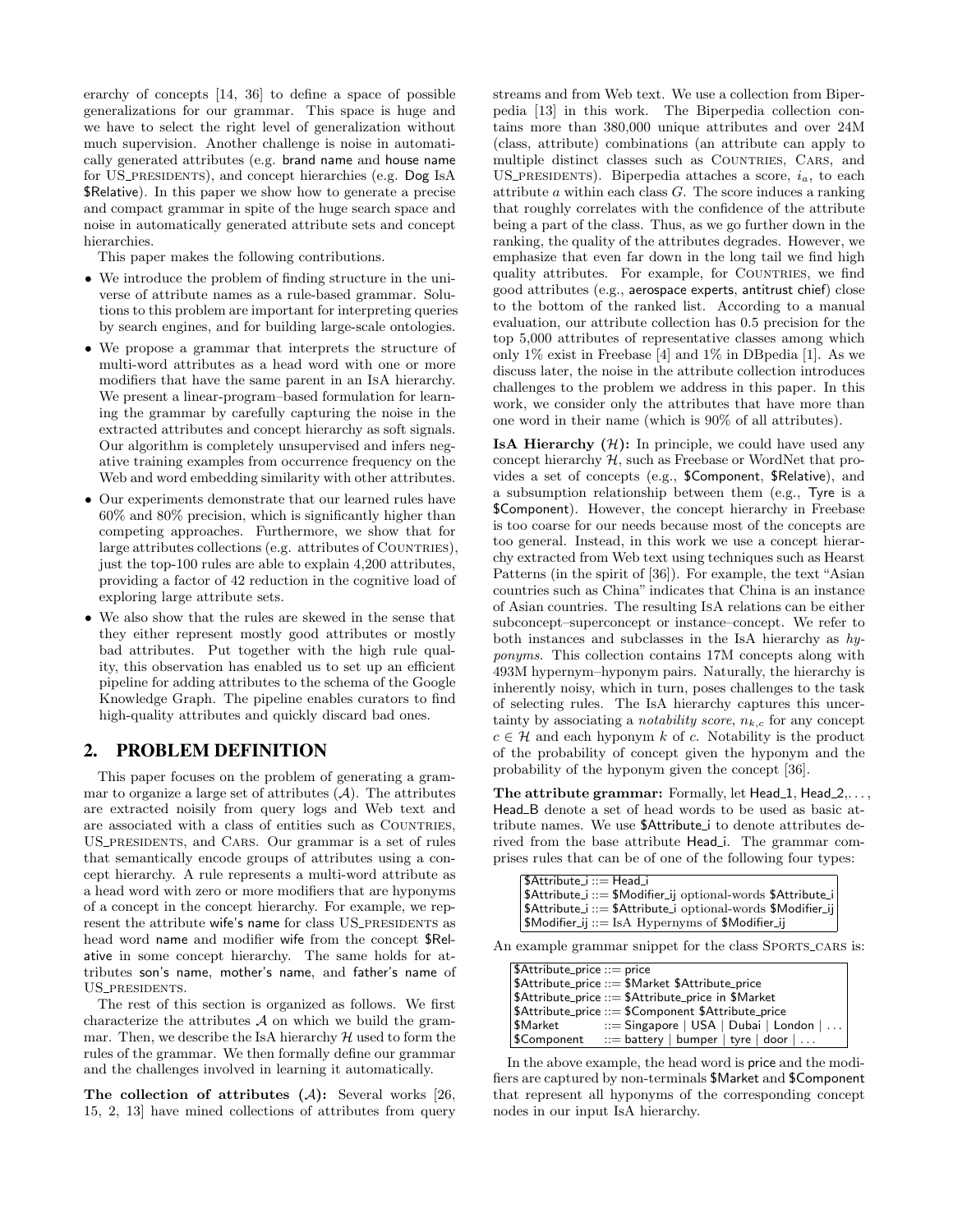

Figure 1: A derivation from the grammar for an attribute tyre price in Singapore for class SPORTS\_CARS.

We can often interpret an attribute in multiple ways. For example, for SPORTS\_CARS attributes here is another similar grammar.

| $$$ Attribute_price ::= price |                                                     |
|-------------------------------|-----------------------------------------------------|
|                               | \$Attribute_price ::= \$Nation \$Attribute_price    |
|                               | \$Attribute_price ::= \$Attribute_price in \$Nation |
|                               | \$Attribute_price ::= \$Product \$Attribute_price   |
| \$Nation                      | $\therefore$ Singapore   USA   UAE   UK             |
| \$Product                     | $ ::=$ battery   insurance   kit   door             |
|                               |                                                     |

We associate a score with each rule to handle such inherent ambiguity. The score can be used to generate a ranked list of possible interpretations for any given attribute.

## *Use and advantages of our proposed organization.*

There are several advantages to organizing attributes based on shared head words and concept nodes from an IsA hierarchy. First, such rules carry semantic meaning and are human interpretable, making them invaluable for curating attributes into a knowledge base. For example, a rule such as \$Market price is more concise than a long list of attributes like Singapore price, Dubai price, USA price, etc. Second, a correctly discovered set of rules has the power to generalize to new unseen or rare attributes, such as Wellington price and Rome price. Such attributes are invaluable to a search engine trying to identify when a query is of the form (entity, attribute). Consider another example: while we may have seen coffee production, wheat production, rice production, etc many times, we would like to recognize the attribute quinoa production that is much more rare. Our method could induce a rule like \$Crop production from the seen attributes, making it possible to recognize quinoa as a hyponym of \$Crop. Finally, the grammar provides the structure that exposes the patterns in the attributes. This is particularly useful for compound attributes with more than one modifier. For example, we defined our above grammar recursively in terms of non-terminal \$Attribute price. This recursion allows us to correctly recognize a compound attribute like tyre price in Singapore as we show Figure 1. Also, we can recognize variants like Singapore tyre price<sup>2</sup>.

Note, such advantages do not accrue if we group attributes based only on a shared head word. A single rule like \$Any price covers valid attributes like Rome price and Tyre price but also innumerable bogus strings like laugh price. Finding generalizable rules is non-trivial and we show in this paper how we combine several tricks from machine learning to discover them.

Challenges of rule selection The set of rules induced from a large set of attributes and a semi-automatically created IsA hierarchy can be bewildering both in terms of its size and the amount of noise that it contains. In our experiments, 100K attributes of the COUNTRIES class had 250K possible rules along our IsA hierarchy. Of these, fewer than 1% are likely good, but selecting the good rules is very challenging because of several reasons. Consider attribute names ending with 'city' such as capital city, port city, and university city. There are 195 such attributes, and the IsA hierarchy  $H$  contains 267 distinct concepts such as \$Location, \$Activity and \$Device that generalize at least two city attributes. Because  $H$  contains only names of concepts, the match is syntactic and the attribute names will match a concept in  $H$  regardless of their semantics. Figure 2 presents a subset of the modifiers of these 195 attributes (top layer) and 267 concepts (bottom layer) with edges denoting the IsA relation. For example, the concept \$Academic institution contains modifiers college and university of attributes college city and university city, respectively. From these 267 concepts, we need to select a small set that generalizes most of the 195 attributes without introducing too many meaningless new attributes. A rule in the initial candidate set can be bad because of a variety of reasons, we list some below:

- 1. Wrong sense: Rules such as \$Device city that generalize port city and gateway city are wrong because the sense of "port" in attribute port city and "gateway" in attribute gateway city is not the "device" sense of the term.
- Too general: Rules such as \$Activity city to cover party city, crime city, and business city are too general.
- 3. Too specific: Rules such as \$Asian country ambassador are too specific because a more general rule like \$Country ambassador better captures attributes of COUNTRIES.
- 4. Wrong hyponyms: When IsA hierarchies are automatically created, they often also include wrong hyponyms in a concept. For example, "Florida" is a hyponym of \$Country, and a "dog" is a hyponym of \$Relative.

The rule selection problem is made further challenging because we do not have a negative set of attributes that the grammar should reject. We cannot assume that we should reject anything not in  $A$  because  $A$  is only a partial list of the attributes that belong to the class. Even for the valid attributes, we have no human supervision on the choice of the head words and the choice of the concept node to serve as modifiers. For instance, we have no supervision of the form that a good rule for battery size is \$Part size. In the next section, we address these challenges.

## 3. GRAMMAR GENERATION

We now present our method for learning the grammar rules over a set of attributes  $A$  given a concept hierarchy  $H$  (Section 2). Our first step is to use A and H to generate a set of candidate rules (Section 3.1). Next, we tackle the challenge of limited supervision by creating a set of new attributes to serve as negative examples that the grammar should reject. We depend on occurrence frequencies on the Web and similarity in an embedding space to infer these negatives. We describe this process in Section 3.2. Finally, we use a combined optimization algorithm to select a subset of rules to serve as a grammar for the attribute set  $\mathcal{A}$  (Section 3.3). Figure 3 presents an overview of our algorithm.

#### 3.1 Candidate rule generation

<sup>2</sup>An uncontrolled recursive application can also generate non-sensical attributes like tyre price in Singapore in Dubai. Any practical deployment will have to include constraints to disallow repeated application of the same rule, and limit the depth of the recursion.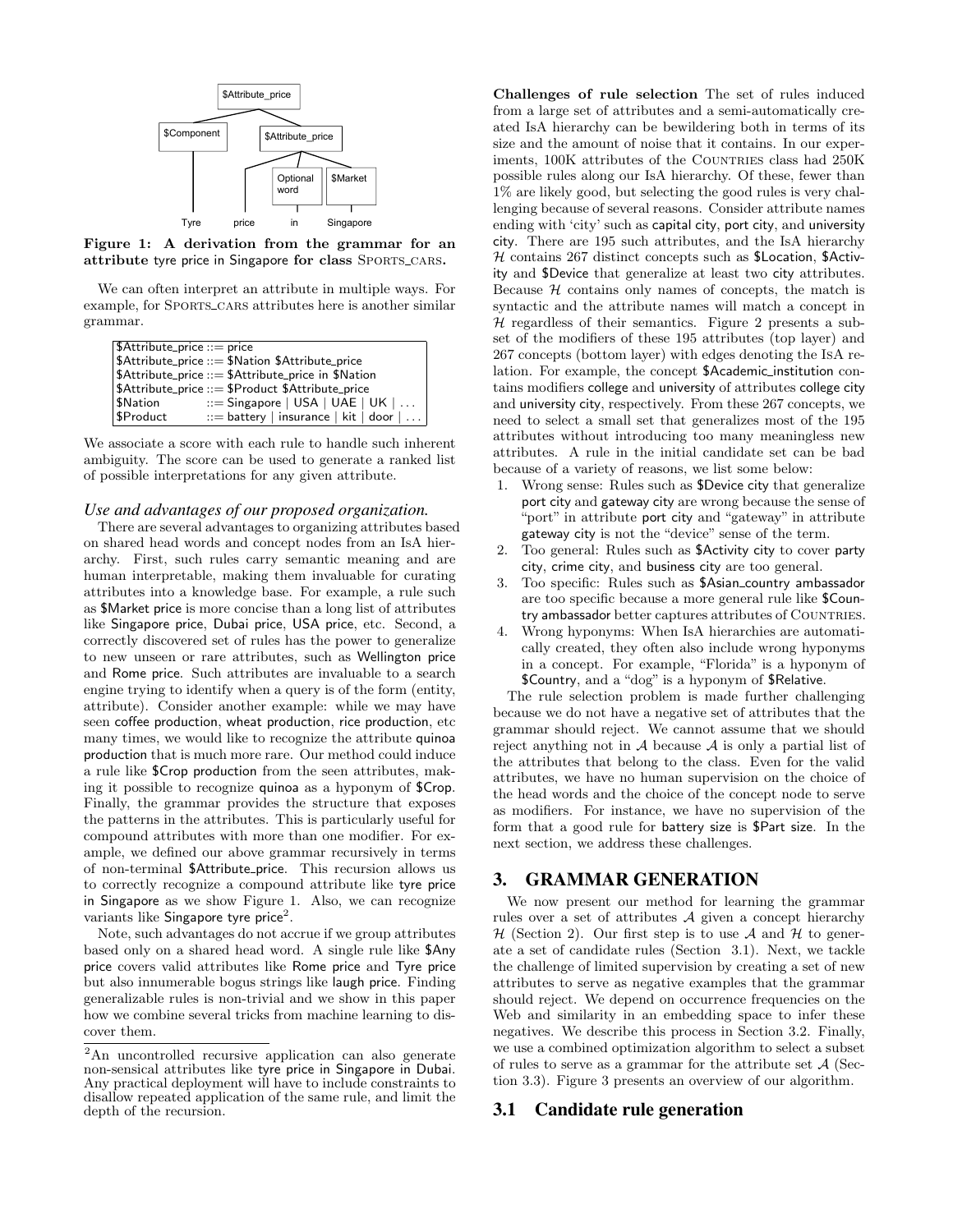

Figure 2: Modifiers of attributes with head word city (top-row), and the concept nodes in  $\mathcal{C}(\text{bottom-row})$ . A consists of each top-row node suffixed by head word city, e.g. gateway city, port city, etc. Candidate rules consist of concept nodes suffixed with city, e.g. \$Device city, \$Location city, etc. Most are bad.

**Input:**  $H.A.$  Web corpus  $T$ , Pretrained embeddings  $\mathcal{E}$ Candidate generation (Section 3.1) Parse each  $a \in \mathcal{A}$  to identify head words and modifiers  $\mathcal{R}$  = Generalize modifiers to concepts in  $\mathcal{H}$  and form rules Generating negatives  $N$  (Section 3.2)  $\mathcal{N}' = \bigcup_{r \in \mathcal{R}} \text{sample}(r) = \text{Top attributes in gen}(r) - \mathcal{A}$ Get frequency  $\#(a), \#(m_a)$  in  $\mathcal T$  & find  $F(a)$   $\forall a \in \mathcal A \cup \mathcal N'$ Get embeddings  $\vec{m}_a$  from  $\mathcal E$  & find  $E(a)$   $\forall a \in \mathcal A \cup \mathcal N'$ Train models  $Pr(-|F(a))$ ,  $Pr(-|E(a))$  $\mathcal{N} = \{a \in \mathcal{N}' : (1 - \Pr(-|F(a)))(1 - \Pr(-|E(a))) < 0.5\}$ 

Rule scoring (Section 3.3) Obtain soft signals  $i_a, n_{a,r}, p_r$  from  $H, A, N$ . Solve linear program 4 using an LP-solver. Return rules scores  $w_r$  for  $r \in \mathcal{R}$ .

Figure 3: Our grammar generation algorithm ARI.



Figure 4: Dependency parses of two attributes.

Generating candidate rules proceeds in two steps: finding the head words and modifiers of attributes, and generalizing modifiers to concepts nodes from H.

We rely on in-house Natural Language Parsing technology to identify the head words and modifiers in an attribute. For each attribute  $a \in \mathcal{A}$ , we generate its dependency parse [7], which is a directed graph whose vertices are labeled words and their part-of-speech, and the edges are syntactic relations between the words (Figure 4). The root word of the dependency parse is a head word for a rule. For example, size is the root word of the parse of the attribute average tank size. Each child of the root, concatenated with its descendants, forms a modifier provided it is a noun. Note that it can be tricky for the dependency parser to find the appropriate children of the root. In Figure 4, the parser correctly identified that average and tank are both modifiers of size in average tank size, while water tank is a single modifier of size in water tank size. For the attribute estimated average tank size, the dependency parse would have placed estimated as a child of average and therefore the modifiers would be estimated average and tank.

Next we create rules by generalizing the modifiers of attributes using concepts in the concept hierarchy  $H$ . For example, the modifier tank can be generalized to (or, is hyponym of) concepts \$Container, \$Equipment and \$Car component. Due to its ambiguity, tank can also be generalized to \$Vehicle, \$Weapon, and even \$American singer. Each such concept forms a possible candidate rule. For example, tank size has the rules \$Container size, \$Equipment size, \$Car component size, \$Vehicle size, \$Weapon size and \$American singer size. For each attribute, we select the top-20 rules that generalize its modifiers with the highest notability scores (defined in Section 2). In the next steps, we consider all the rules that cover at least two attributes in A.

## 3.2 Generation of Negatives

The candidate generation step of Section 3.1 can generate a very large set of overlapping and noisy rule candidates. Our goal is to select just the right subset of these rules to cover most of the given set of attributes  $A$  (i.e., positive examples), while not covering attributes that are not valid for the class. For this task, we need to identify strings that are not valid attributes (i.e., negative examples) that should not be covered by any selected rule. Because we do not have that supervision, we developed a novel procedure for tapping additional resources to infer such negatives.

For any rule  $r \in \mathcal{R}$ , let gen(r) denote the set of attributes that can be generated by  $r$ . For example in Figure 2 a rule  $r$  of the form \$Activity city of the COUNTRIES class can generate 0.9 million attributes corresponding to each hyponym of concept \$Activity in  $H$ . The attributes in gen(r) could be one of three types: (1) valid attributes of COUNTRIES that appear in  $A$ , such as crime city, party city, business city;  $(2)$ valid attributes that do not appear in  $A$ , such as art city; or (3) invalid attributes such as swimming city, yoga city, research city. We have supervision only for the first type but not for the second or third type. Because  $gen(r)$  is potentially large and the candidate rules  $r \in \mathcal{R}$  is also large, we cannot afford to inspect every attribute in  $gen(r)$  to infer whether it is valid (in second group) or invalid (in third group). We therefore select a small subset (50 in our experiments) of  $gen(r)$  whose modifiers have the highest notability scores in  $r$  and do not appear in  $A$ . We denote this set by sample(*r*). We will create a negative training set  $\mathcal N$  from the union  $\mathcal{N}'$  of sample(r) of all candidate rules r.

One option for  $N$  is to assume that all the attributes in  $N'$ are negative. Many text processing tasks that train statistical models only with positive examples use this strategy [30, 19]. However, we found good rules like \$Crop production for COUNTRIES were unduly penalized by this blind strategy. In this example, A had a handful of such attributes like mango production, coffee production, and wheat production, and sample $(r)$  had bean, vegetable, alfalfa, etc production which should not be treated as negative attributes. We therefore developed methods that can remove such likely positives from  $\overline{\mathcal{N}}$ .

Our method for inferring negatives exploits two new signals — the occurrence frequency of attributes on the Web and the embedding similarity of attributes — and combines them via a novel training using only positive and unlabeled examples. We describe each of these features next and then present our training method.

#### *3.2.1 Relative frequency feature*

A strong signal for deciding if an attribute in sample $(r)$  is valid comes from the frequency of occurrence of the attribute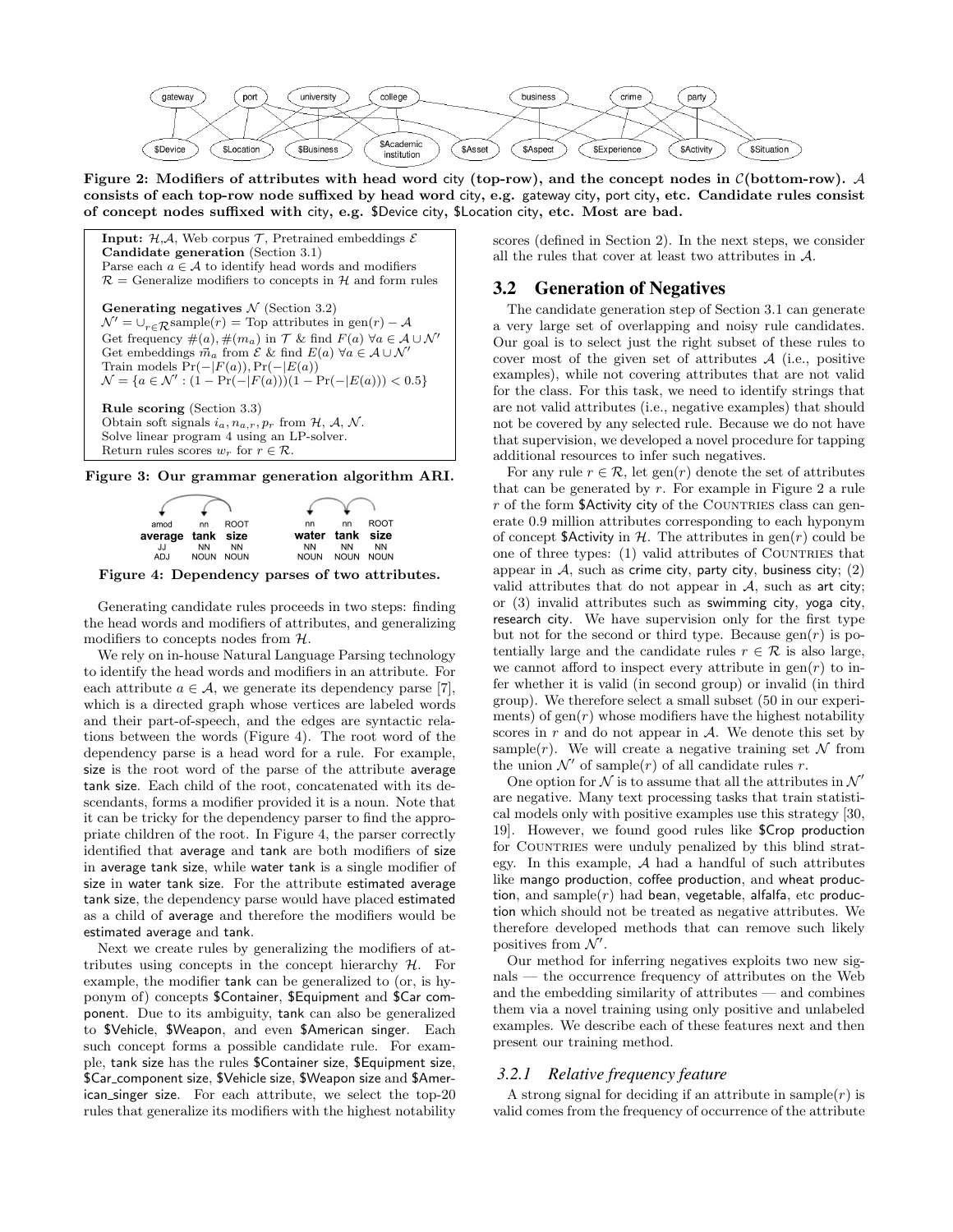on the Web. Consider the candidate rule  $r = $$ Device city that wrongly generalizes attributes gateway city and port city. In this case sample $(r)$  will contain attributes like sensor city, ipad city, etc that are meaningless strings and are perhaps not frequent on the Web. However, absolute frequency of multi-word strings has been found to be less useful than relative measures of association like PMI and its variants [5, 35]. But even PMI and variants are found unreliable when used as a single measure in significance tests [6]. In our case, we have an additional signal in terms of  $A$  to serve as positive attributes. We exploit this to define a relative PMI feature. Let  $m_a$ ,  $h_a$  denote the modifier and head word of attribute a. Let  $\#(a), \#(m_a), \#(h_a)$  denote their respective frequencies on the Web. Using these frequencies, we calculate a relative PMI feature  $F(a)$  as

$$
\log \frac{\#(a)}{\#(m_a)\#(h_a)} - \log \arg_{b \in \mathcal{A}: h_b = h_a, b \neq a} \frac{\#(b)}{\#(m_b)\#(h_b)} \quad (1)
$$

The first term in the equation is standard PMI. But the second term is a reference value calculated from the PMI of attributes in  $A$ . This reference is the the average frequency ratio over the attributes in  $A$  that share a's head word<sup>3</sup>. One immediate advantage of this reference is that the relative PMI is independent of the frequency of the head word. This makes the relative PMI value more comparable across attributes with different head words — allowing us to use this as a feature of a single classifier across all head words.

#### *3.2.2 Word embedding feature*

The frequency feature is not useful for suppressing rules that cover frequent but irrelevant attributes. For example, the rule \$Project cost for the Cars class was obtained by generalizing attributes production cost, maintenance cost, and repair cost in  $A$ . The top few hyponyms of sample(r) are dam cost and highway cost. These attributes are frequent but not valid attributes of Cars.

We introduce a second feature to quantify the semantic similarity of other hyponyms of a concept with the hyponyms that occur as attribute modifiers in  $A$ . For example, the concept \$Project has hyponyms production, maintenance, and repair which appear as modifiers of valid attributes in A. Other hyponyms of \$Project like dam and highway are further away from these three valid hyponyms than the three are to each other. We measure semantic similarity using word vectors trained using a Neural network [19, 20]. These vectors embed words in a N-dimensional real space and have been found very useful in several language tasks, including translation [18] and parsing [31]. We used pre-trained 500 dimensional word vectors<sup>4</sup> that puts semantically related words appear close together in space.

We create an embedding feature for each attribute using these word vectors as follows. Let  $\vec{m_a}$  denote the embedding of the modifier  $m_a$  of an attribute a. Let r be a rule that covers a. We define the embedding feature  $E(a)$  for a with respect to a rule  $r$  that covers it as the cosine similarity between  $\vec{m_a}$  and the average embedding vector of all positive attributes<sup>5</sup> covered by r.

$$
E(a) = \text{cosine}(\vec{m_a}, \text{avg}_{b \in \mathcal{A}, r \in \text{rules}(b), a \neq b}(\vec{m_b}))
$$
 (2)

**Example:** Let  $a =$  dam cost and let  $r =$  \$Project cost be a covering rule of  $a$ . The valid attributes  $r$  covers are production cost, maintenance cost, and repair cost. We first compute the average embedding vector  $\vec{v}$  of production, maintenance, and repair. Then the embedding feature of  $a$  (=dam cost) is the cosine similarity with the embedding  $\vec{m}_a$  of modifier  $m_a(=$  dam) with  $\vec{v}$ . This is found to be 0.2. In contrast, when  $a =$ repair cost, a positive attribute, we find the average vector of production and maintenance and measure the cosine similarity with the vector of repair to be 0.5.

Note, it pays to combine signals both from frequency and embedding, because frequency identifies wrong rules like \$Device city and embedding identifies general rules like \$Project cost. Embedding alone cannot eliminate a rule like \$Device city since hyponyms of \$Device: "router", "ipad", "sensor", are semantically close to "port" and "gateway".

#### *3.2.3 Training with positive instances*

Now we train a classifier for classifying attributes in  $\mathcal{N}' =$  $\cup_{r\in\mathcal{R}}$ sample(r) as positive or negative using the frequency feature  $F(.)$  (Eq 1) and embedding feature  $E(.)$  (Eq 2). Attributes in A serve as positive labeled instances, we have no labeled negatives, only a large set  $\mathcal{N}'$  to serve as unlabeled instances. This setting has been studied before [16, 8], but our problem has another special property that we exploit to design a simpler trainer: each of the frequency and embedding features is monotonic with the probability of an instance being negative. We train a single feature logistic classifier separately on the frequency and embedding feature. For each feature, we find the p-percentile feature value among the positives $6$ . We then train each classifier with all attributes in  $A$  as positive and the attributes in  $\mathcal{N}'$ with feature value below this percentile as negative.

This gives us two probability distributions  $Pr(-|E(a))$ and  $Pr(-|F(a))$ . An instance  $a \in \mathcal{N}'$  is negative if its negativity score  $i_a =$ 

$$
Pr(-|F(a)) + Pr(-|E(a)) - Pr(-|F(a)) Pr(-|E(a)) \quad (3)
$$

is more than half. The above formula is obtained by just assuming that the probability that an instance is positive is equal to the product of probability,  $Pr(+|F(a)) Pr(+|E(a))$ . This has the effect of labeling an attribute as negative either if its frequency (PMI) is low relative to other positive attributes or its word embedding is far away from positive attributes. A summary of the process of generating negative attributes appears in Figure 3.

#### 3.3 Rule selection

We are now ready to describe our rule selection algorithm, we call ARI. We cast this as a problem of assigning a score  $w_r$  to each candidate rule  $r \in \mathcal{R}$  such that valid attributes (A) are covered by correct rules and the number of invalid attributes  $N$  that are covered by these rules is minimized.

One important property of our algorithm is that it is cognizant of the noise in its input, viz., the attribute set  $A$ , the

<sup>3</sup>An important subtlety about this measure is that during training when we measure the relative PMI for positive attribute  $a$ , we remove  $a$  from the reference set. This safeguards us from positive bias during training particularly when the reference set is small for rare head words.

<sup>4</sup>https://code.google.com/p/word2vec/

<sup>&</sup>lt;sup>5</sup>Like for the frequency feature, when we measure the embedding feature of a positive attribute a during training we exclude a's embedding vector from the average.

 ${}^{6}$ For our experiments, we used  $p=50$  based on our prior that 50% of attributes are correct.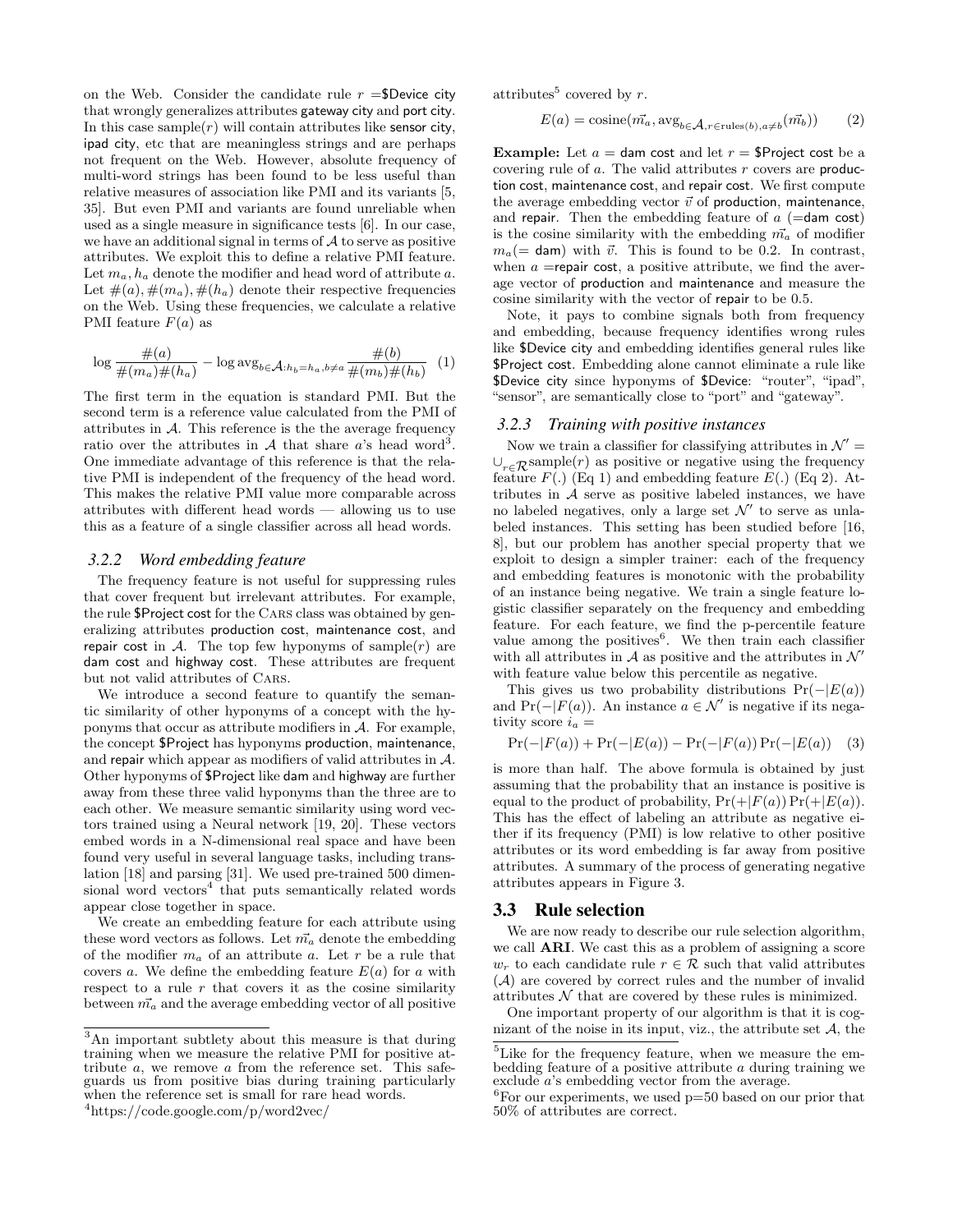negative attributes  $N$ , and IsA hierarchy  $H$ . The algorithm captures these as three soft signals as follows: Each attribute  $a \in \mathcal{A}$  is associated with an importance score  $i_a$  to capture our uncertainty about  $\alpha$  being a part of  $\mathcal A$  (introduced in Section 2). Likewise for each negative attribute  $a \in \mathcal{N}$  we have an importance score  $i_a$  as calculated in Equation 3. For each modifier  $m$  covered by a concept class of a rule  $r$  we take as input a notability score  $n_{m,r}$  to capture noise in the concept hierarchy H.

ARI puts together these various signals in a carefully designed linear program to calculate rule scores  $w_r$  via the following constrained optimization objective.

$$
\min_{w_r \ge 0, \xi_a} \sum_{a \in \mathcal{A}} i_a \xi_a + \sum_{a \in \mathcal{N}} i_a \xi_a + \gamma \sum_{r \in \mathcal{R}} w_r p_r
$$
  
s.t.  

$$
\xi_a \ge \max(0, 1 - \sum_{r \in \text{rules}(a)} n_{a,r} w_r), \quad \forall a \in \mathcal{A}
$$
  

$$
\xi_a \ge \max(0, \sum_{r \in \text{rules}(a)} n_{a,r} w_r), \quad \forall a \in \mathcal{N}
$$

The above objective has three parts: the first part  $\sum_{a \in \mathcal{A}} i_a \xi_a$  measures the error due to lack of coverage of the valid attributes A, the second part  $\sum_{a \in \mathcal{N}} i_a \xi_a$  measures the error due to wrongly including invalid attributes N, and the third part  $\sum_{r \in \mathcal{R}} w_r p_r$  is for penalizing overly general rules. The hyperparameter  $\gamma$  tunes the relative tradeoff between rules complexity and attribute coverage. We explain and justify each part. Our objective is influenced by the linear SVM objective for classifier learning but with several important differences in the details.

Error due to lack of coverage: The first part of the objective along with the first constraint requires that each attribute in  $A$  has a total weighted score that is positive and greater than one. Any deviation from that is captured by the error term  $\xi_a$  which we seek to minimize. This term uses two soft signals  $i_a$  and  $n_{a,r}$  and we justify the specific form in which we used them.

- 1. We measure the total score of an attribute a as the sum of the scores  $w_r$  of rules that subsume a (denoted by rules(*a*)) weighted by the confidence  $n_{a,r}$  of *a* being a hyponym of the concept class in  $r$ . This usage has the effect of discouraging rules that cover an attribute with low confidence because then the rule's score  $w_r$  will have to be large to make the overall score greater than 1 and the third term of the objective discourages large values of  $w_r$ . This encourages attributes to be covered by concepts for which it is a core hyponym.
- 2. The importance score of an attribute  $i_a$  is used to weigh the error of different attributes differently. This method of using  $i_a$  is akin to *slack scaling* in structured learning [34]. We also considered an alternative formulation based on margin scaling but for reasons similar to those discussed in [28], we found that alternative inferior.

Error for including invalid attributes: The second term requires that the scores of all invalid attributes be nonpositive. Unlike in SVMs, we require the rule scores  $w_r$  to be positive because for our application negative scores provide poor interpretability; it is not too meaningful to use the feature weights to choose the single rule that provides the best interpretation. Because rule weights are non-negative, the score of all attributes will be non-negative. The third term thus penalizes any invalid attribute by the amount that its score goes above the ideal value of zero. Each such error term is scaled by  $i_a$ , the importance of the attribute in its role as a negative attribute as calculated in Equation 3.

**Rule Penalty:** In the third part of the objective  $\sum_{r \in \mathcal{R}} w_r p_r$ we regularize each rule's score with a positive penalty term  $p_r$  to discourage overly general or too many rules. This is similar to a regularizer term in SVMs where a common practice is to penalize all  $w_r$ -s equally. Equal  $p_r$  values cannot distinguish among rules on their generality. A next natural step is to make the penalty proportional to the size of the concept class in r. However, a large concept class is not necessarily bad as long as all its hyponyms generate valid attributes. For example, a rule like \$Crop production for COUNTRIES. We define penalty of a rule  $r$  as the average rank of the valid attributes in the concept class of r. We assume that each concept in  $H$  has its hyponyms sorted by decreasing membership score  $n_{r,a}$  when calculating its rank. For example, the modifiers of Cars attributes like tyre size, brake size, and wheel size appear at an average rank of 23007 in concept \$Product of rule \$Product size but at average rank of 4 for the concept in rule \$Vehicle part size. This makes the penalty on rule \$Product size 23007/4 more than the penalty on \$Vehicle part size. The intuition behind this penalty is that a rule where valid attributes appear much later in the sorting, are likely to include several undesirable attributes before it.

Our ARI objective is a Linear program and can be solved using any off-the-shelf library such as Clp<sup>7</sup>. In Section 4 we compare our algorithm with other alternatives and show that our final method does substantially better. We also analyze the importance of each of the soft signals in our objective.

## 4. EVALUATING RULE QUALITY

In this section we evaluate the quality of the rules we generate. We evaluated on the attributes in the Biperpedia collection for four classes: COUNTRIES, US\_PRESIDENTS, UNIVERSITIES, and SPORTS\_CARS and an in-house created concept hierarchy as described in Section 2. Since we are not able to share this data, we also created a fifth dataset from publicly available sources. We considered the set of attributes in DBpedia [1] with noun head words and modifiers<sup>8</sup>, and we used WordNet as our concept hierarchy. Table 1 lists these classes and their number of attributes.

We start by showing some interesting rules that our algorithm generated in Table 1: For the class US\_PRESIDENTS, the rule \$Service policy covers attributes immigration policy, welfare policy; the rule \$Relative name covers wife name, dad name, son name. Rules for COUNTRIES cover such attributes as adult illiteracy rate, and youth unemployment rate. The latter rules have two modifiers and are covered by the successive application of two rules: \$Age group rate and \$So-

<sup>7</sup>https://projects.coin-or.org/Clp

<sup>8</sup>We could not find any single class in DBpedia with more than a few hundred multi-word attributes with noun modifiers. Therefore, we were forced to take a union of attributes over all classes so that our precision-recall curves are statistically significant. Manual inspection of the rules showed that our final selected rules rarely grouped unrelated attributes. This dataset was the largest publicly available attribute collection that we found.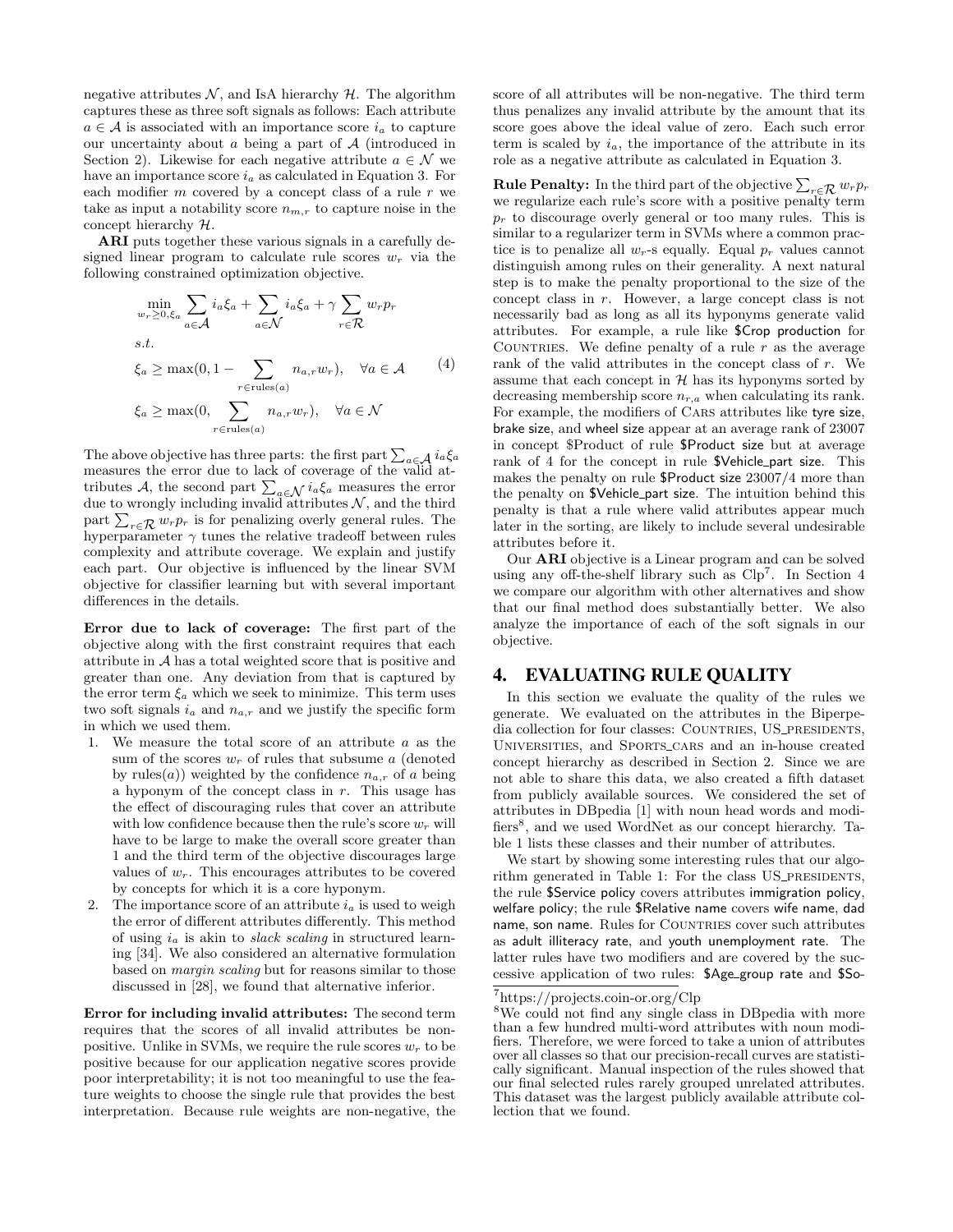| Class               |      | RI        | Rules Example                                                                                                                                                                                                  |  |  |  |  |
|---------------------|------|-----------|----------------------------------------------------------------------------------------------------------------------------------------------------------------------------------------------------------------|--|--|--|--|
| <b>COUNTRIES</b>    |      |           | $\frac{1}{108 \text{K}} \left  236 \text{K} \right $ \$Tax rate : {income tax rate, present vat rate, levy rate}<br>\$Age_group rate, \$Social_problem rate : {adult illiteracy rate, youth unemployment rate} |  |  |  |  |
| <b>UNIVERSITIES</b> |      | $18K$ 39K | SCost fee: {registration fee, tuition fee, housing fee}<br>\$Service number, \$Mobile_device number: {emergency cell number, library phone number}                                                             |  |  |  |  |
| US_PRESIDENTS       | 12K  |           | 17K Service policy: {immigration policy, welfare policy}<br>\$Relative name: {wife name, dad name, son name}                                                                                                   |  |  |  |  |
| SPORTS_CARS         | 1.8K |           | \$Component size: {fuel tank size, trunk size, battery size}<br>$2K$ SCar parts price: {bumper price, tyre price},<br> \$Country price: {uk price, dubai price}                                                |  |  |  |  |
| DBpedia             |      |           | 1.1K 0.5K number of \$Administrative_district: {number of city, number of canton}<br>1.1K $\left  0.5K \right $ \$Publicize date: {air date, release date}                                                     |  |  |  |  |

Table 1: The five classes in our evaluation set. For each class, the second column  $(|A|)$  is the number of attributes in the collection, the third column ( $|\mathcal{R}|$ ) denotes the number of candidate rules, the third column contain example rules that we discover.

cial\_problem rate. Similarly for UNIVERSITIES, we encounter such attributes as emergency cell number and library phone number that are covered by two rules \$Service number and \$Mobile\_device number.

We now present a quantitative evaluation.

*Ground Truth.* To generate the ground truth for the rules, we needed to label rules manually. As Table 1 indicates, there are more than 300K candidate rules over the five attribute sets. Because it is infeasible to evaluate manually such a large rule set, we selected a subset of rules that either appear in the top-500 by total attribute scores, or that cover the top-20 head words by attribute importance. This process produced roughly 4,500 rules to label for COUNTRIES and 1,400 for US\_PRESIDENTS. For DBpedia, we evaluated all 500 rules. Three experts labeled each rule as good or bad and we selected the majority label as the label of the rule.

We note some statistics that highlight the difficulty of the rule selection problem: (1) good rules constitute only 8% of the total rules, so we face the typical challenges of finding a "needle in a haystack"; (2) there is significant disagreement among experts on whether a rule is good: experts disagreed on 22% of the rules.

*Methods compared.* We are not aware of any prior work on discovery of rules over attributes. To evaluate our proposed method ARI, we compare with prior methods used in other related problems. We describe two broad categories of prior methods:

Integer programming approach: Our core rule selection method of Section 3.3 can be cast as a classical rule induction problem which seeks to cover as many positive instances while minimizing number of negative instances covered. Several<sup>9</sup> algorithms exist for this problem, including the one used in the Patty system [24, 23] that we discuss in Section 6. As a representative we choose a formulation based on integer programming (IP) as follows:

$$
\min_{w_r \in \{0,1\}} \sum_{r \in \mathcal{R}} \frac{|\mathcal{N}_r|}{|\mathcal{N}_r| + |\mathcal{A}_r|} w_r + \gamma w_r
$$
\n
$$
s.t. \sum_{r \in \text{rules}(a)} w_r > 0 \quad \forall a \in \mathcal{A}
$$
\n
$$
(5)
$$

In the above we use  $|\mathcal{N}_r|, |\mathcal{A}_r|$  to denote the number of attributes of  $N$ , A respectively subsumed by rule r. Thus, the first part of the objective measures the fraction of negative attributes covered by rule  $r$ . The second term is a constant per-rule penalty to not select too many rules. Like in our earlier approach, the  $\gamma$  is a tunable parameter to control the tradeoff between grammar size and penalty for covering invalid attributes. Thus, the IP above seeks to cover positive attributes with the minimum number of low error rules.

Most classical rule induction algorithms select rules in a greedy iterative manner. However, modern day computing power allows use of this more expensive, optimal IP. We used an off-the-shelf library like  $SCIP^{10}$ .

Classifier-based approach: The second approach is based on the view that the grammar is a binary classifier between valid and invalid attributes. This approach is popular in modern grammar learning tasks such as in [32, 30] that we discuss later in Section 6. The classifier-based method creates a labeled dataset by assigning a label  $y_a = +1$  for each attribute  $a \in \mathcal{A}$ , and a label  $y_a = -1$  for each  $a \in \mathcal{N}$ . The "features" for each instance are the set of rules that cover that instance. The goal then is to assign weights to the features so as to separate the positive from the negative instances. We used a linear SVM objective:

$$
\min_{w_r} \sum_{a \in \mathcal{A} \cup \mathcal{N}} i_a \max(0, 1 - y_a \sum_{r \in \text{rules}(a)} w_r n_{a,r}) + \gamma \sum_{r \in \mathcal{R}} |w_r|
$$

where the first term measures the mismatch between the true label  $y$  and the classifier assigned score  $s$ . The second term is a regularizer like in the previous two methods. This approach is different from ours in Equation 4 in two ways: first, we require  $w_r \geq 0$  to get more interpretable scores, second, we assign different regularizer penalty to rules.

In addition to the above three methods, we used a baseline that chooses the rule whose concept has the highest notability score for the attribute's modifier. All hyper-parameters were selected via cross-validation.

*Evaluation metric.* Given the diversity of applications to which our grammar can be subjected, we present a multifaceted evaluation of rules. For applications that use rules to explore large sets of attributes and possibly curate them in the schema of a structured knowledge base, it is important to generate "good" rules that compactly cover a large number of A attributes. For applications that use the grammar to parse (entity, attribute) queries, it is important to evaluate correctness at an attribute-level. Accordingly, we compare the methods along four metrics:

1. Rule Precision: the percent of generated rules that are judged good by our manual labelers.

 $^{9}$ https://en.wikipedia.org/wiki/Rule\_induction

<sup>10</sup>http://scip.zib.de/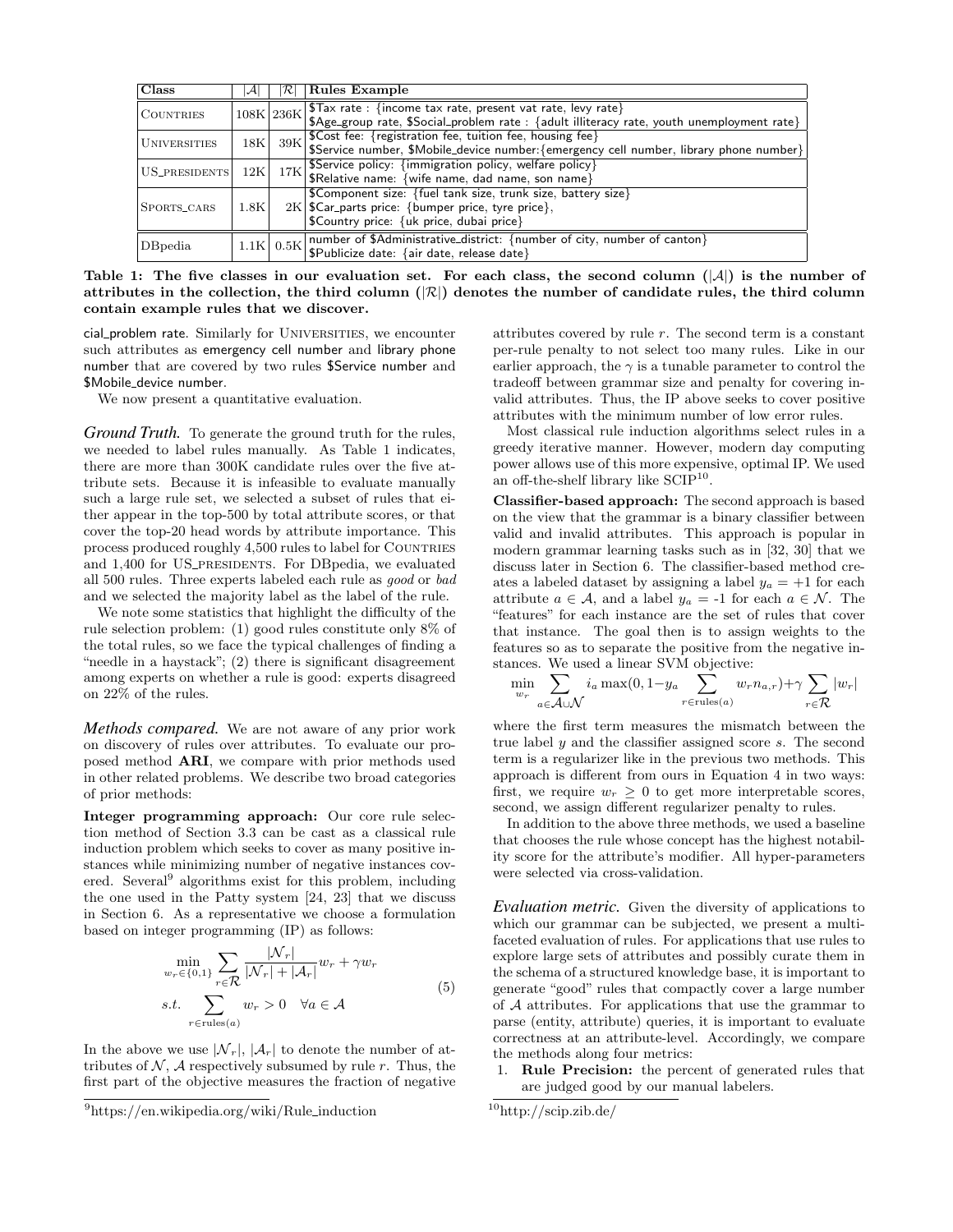- 2. Rule Coverage: the total number of attributes that are covered by rules judged good.
- 3. Attribute Precision@1: the percent of attributes whose highest scoring covering rule is judged good.
- 4. Attribute Recall: the percent of attributes covered by generated rules. $11$

*Comparing methods.* Figure 5 compares methods on ruleprecision and rule-coverage metrics. For plotting this graph, for each method we select the rules for which the method assigns a positive score and order the rules by the total importance of  $A$  attributes they cover. Then, for increasing values of k, we plot on the y-axis the fraction of good rules out of k (rule precision) and on the x-axis the total number of attributes in A covered by the good rules (coverage). Each marker on the line is at a multiple of 50 rules except for the first marker at 10 rules (for DBpedia, a multiple of 2 rules starting from 8 rules). A method has high precision if its plot is high up along the y-axis and produces compact rules if it extends to the right with fewer markers. We show the results separately for COUNTRIES (left), US\_PRESIDENTS (middle), and DBpedia (right). For example, the left plot says that for COUNTRIES the top-100 rules (the third circle from left) of ARI cover 4,200 attributes in A, and 68% of the rules are judged good, as we go down to top-500 rules we cover 9300 attributes at a precision of 60%. For US\_PRESIDENTS, the top-10 rules of **ARI** cover 100 attributes at a precision of 80% and the top-100 rules cover 300 attributes and 67% of them are good. For DBpedia, the top-18 rules of ARI cover 48 attributes at a precision of 67%. We highlight our observations about the different methods of rule selection:

- 1. Overall, the ARI method provides the best tradeoff between precision of selected rules and the compactness they provide. At the last marker in each plot (after 500 rules for COUNTRIES, 250 rules for US\_PRESIDENTS, and 18 rules for DBpedia), the precision of ARI is highest, and although Integer Programming sometimes yields more coverage, its precision is unacceptably low.
- The **ARI** and **Classifier** approach eventually get the same precision for US\_PRESIDENTS, but for the top few hundred rules the ARI method has significantly higher precision. The main reason for the low precision of the Classifier approach for top-rules is that it does not penalize general rules that appear at the top when we sort rules by total importance of A attributes.
- The compactness of rule sets for COUNTRIES is much higher than for US\_PRESIDENTS: for roughly the same precision of 62%, the top-250 rules of ARI cover 7000 and 500 attributes, respectively. This observation indicates that countries have many more related attributes (e.g., economic indicators), whereas attributes of presidents tend to refer to less structured data (e.g., legacy, achievements).

We next show how accurately each method can interpret attributes by comparing them on the attribute precision and recall metrics. Figure 6 shows the precision and recall values of the four methods for the top-k most important labeled attributes (covered by rules) for increasing k separately for COUNTRIES and US\_PRESIDENTS. The DBpedia setting is

|                      | Attribute-level |    |    | Rule-level $(\text{top-100})$ |          |
|----------------------|-----------------|----|----|-------------------------------|----------|
| $\vert$ Method       | Pr@1            | Re | F1 | Рr                            | Coverage |
| All features         | 45              | 56 | 50 | 68                            | 4491     |
| No importance score  | 38              | 58 | 46 | 56                            | 4188     |
| No membership score  | 40              | 60 | 48 | 55                            | 6133     |
| No per-rule penalty  | 34              | 55 | 42 | 42                            | 5682     |
| <b>All Negatives</b> | 43              | 55 | 48 | 68                            | 4644     |

Table 2: Impact of different features in ARI. Here Pr denotes precision and Re denotes recall.

slightly different where all attributes are used without ranking, and the baseline method is not compared because Word-Net does not have notability scores. For COUNTRIES, ARI dominates all other methods on precision and recall. For US\_PRESIDENTS and DBpedia, **ARI** provides much higher precision than other methods that have high recall. The poor performance of the Integer Programming approach highlights the importance of considering the noise in our inputs  $A$  and  $R$ . The simple baseline that independently selects for each attribute the rule with the highest notability score provides poor precision. Hence, it is important to make global decisions for a rule based on other positive and negative attributes it covers.

These evaluations show that our proposed method provides the best precision-compactness tradeoffs whether viewed broadly at top-covering rules or microscopically at individual attributes and their best interpretation by our grammar.

*Analysis of* ARI*.* Our method of rule selection has a number of novel features in terms of how it handles attribute importance scores, handles noise in inputs, penalizes general rules, and generates negative attributes. In this section, we analyze the impact of each feature by reporting accuracy with that feature removed. In Table 2 the first row is the performance of the full-featured method and each of the subsequent rows has one feature removed as follows:

- 1. The second row is with the importance scores  $i_a$  removed — that is, by setting  $i_a = 1$  in Equation 4. We observe that both attribute-level and rule-level accuracies drop. Attribute-level F1 drops from 50 to 46 mostly because of reduced precision. Rule-level precision drops by a larger margin from 68 to 56.
- 2. The third row shows accuracy with the concept membership scores  $n_{a,r}$  hardened to 1. Attribute-level F1 drops from 50 to 48 and rule-level precision drops from 68 to 55. Coverage increases because by dropping membership scores more general concepts that cover many attributes are preferred but many of these are bad as reflected in the dropped precision.
- 3. The fourth row shows accuracy with the same penalty for all rules instead of being proportional to their rank. We observe that attribute-level F1 drops from 50 to 42 and rule-level precision drops from 68 to 42; indicating that rank-based rule penalty is perhaps the most important feature of ARI.
- 4. The fifth row shows accuracy where we label all attributes in sample $(r)$  as negative instead of using our method based on low embedding similarity and low frequency (discussed in Section 3.2). We observe that the quality of interpretation drops from 50 to 48.

These experiments demonstrate that ARI is an effective method for rule section and the careful inclusion of varied soft signals to handle input uncertainty and incomplete supervision has paid off.

<sup>&</sup>lt;sup>11</sup>Some attributes might have no good rule covering it. We remove such attributes when calculating this metric.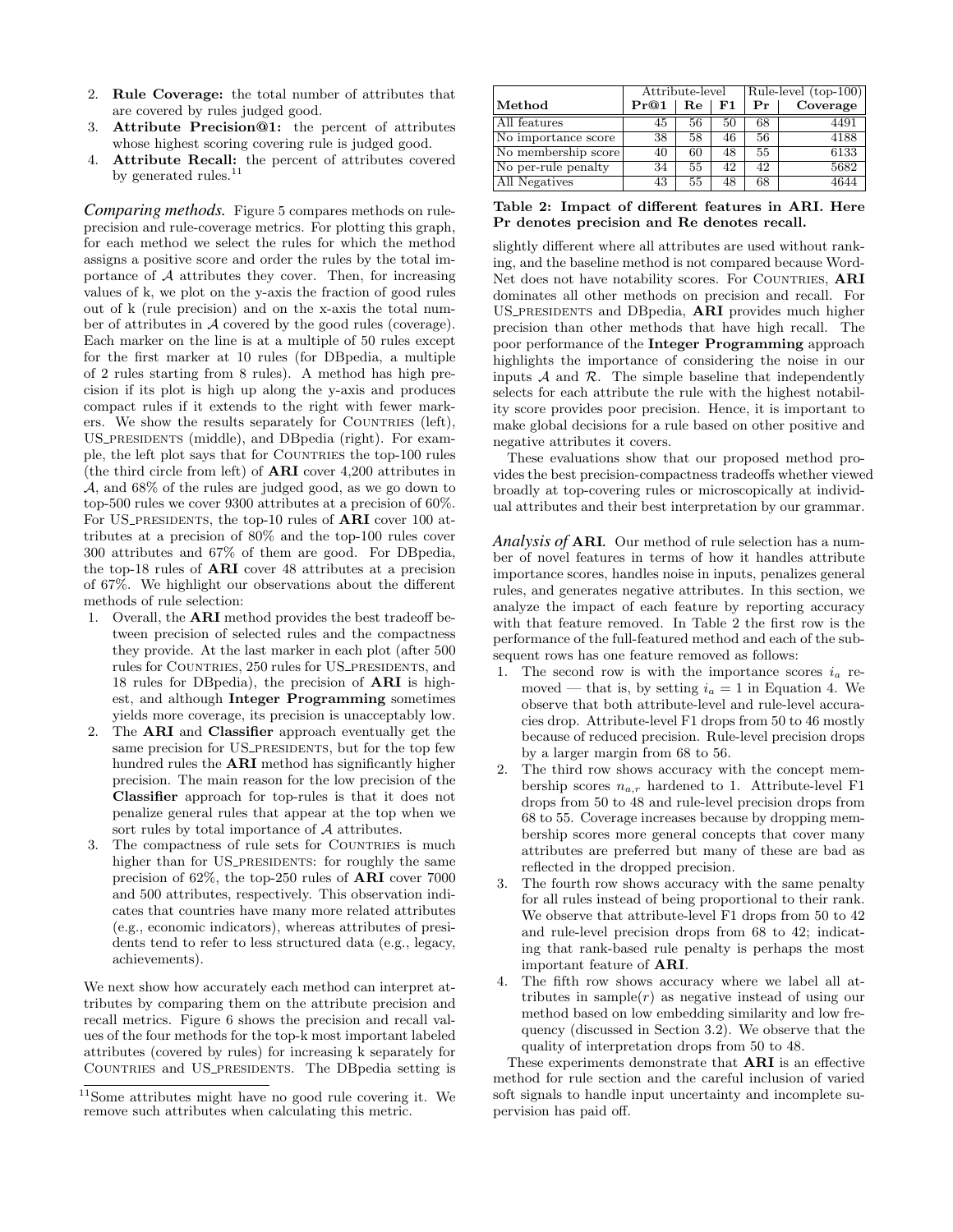

Figure 5: Rule Precision versus Coverage of top-500 rules of COUNTRIES (left), top-250 rules of US\_PRESIDENTS (middle), and top-18 rules for DBpedia (right).



Figure 6: Attribute Precision versus Recall of 4135 attributes of COUNTRIES (left), 238 attributes of US\_PRESIDENTS (middle), and 91 attributes of DBpedia (right).



Figure 7: Overall skew and rule-wise skew for each collection. Skew=fraction of attributes in the majority class and is always between 0.5 and 1.

# 5. APPLYING RULES TO FOCUS MANUAL CURATION OF ATTRIBUTES

In this section we demonstrate one application of our selected rules — their use in curating attributes for expanding knowledge bases. While the automatically extracted attributes are invaluable in capturing the interests of users, they do not meet the precision standards of a knowledge base. Indeed, it is often required that every attribute is human curated. Since our rules discover semantically related attributes they hold great promise in reducing the cognitive burden of this curation. In this section we present the results of our experiments with one such mechanism.

Our curation mechanism exploits the following hypothesis: The quality of attributes within most rules is highly skewed: Either the vast majority of the attributes covered by a rule will be judged by human evaluators as good attributes or the vast majority will be judged as bad. For example, in SPORTS\_CARS, the rule \$Fastener pattern covers mostly good attributes including bolt pattern, lug nut pattern, and stud pattern while the rule \$Automaker engine covers mostly bad attributes including bmw engine and ford engine.

We evaluated the skewed-rules hypothesis using the following process: On each of four Biperpedia classes in Table 1, we select the top-20 rules for which our algorithm assigns a positive score ordered by the total importance of A attributes they cover. We then get expert labels on up to 15 randomly selected attributes in each rule. Each expert labels an attribute as either good or bad for the class. Using the labels we plot two kinds of skew in Figure 7:

- 1. overall skew: fraction of attributes covered by the majority label. For instance, for SPORTS\_CARS,  $71\%$  of the labeled attributes were good, so the skew is max{0.71, 1−  $0.29$  = 0.71. For US\_PRESIDENTS, 47\% were good, so the skew is max $\{0.47, 1 - 0.47\} = 0.53$ .
- 2. rule-wise skew: measure skew within each rule and average. For instance, for SPORTS\_CARS rule-wise skew is 1 since each rule had either all bad or all good attributes.

Figure 7 shows that for all collections rule-wise skew is much higher than overall skew. For COUNTRIES, for example, the skew of 0.53 went to 0.92 for the selected rules. In other words, for any given rule that our algorithm selected, on average, 92% of attributes covered by the rule had the same judgement ("good" or "bad"). Thus, these results confirm our hypothesis that the rules that we generate help us distinguish between clusters of "good" and "bad" attributes.

These results enable us to reduce dramatically the amount of curation we need to do if we want to increase the precision of attributes from its initial 0.53 to above 0.9: We need to get expert (or, crowd) labels on only a small number of attributes within a rule, to detect rules that are heavily skewed towards positive attributes. Once such a rule is detected with a desired level of confidence, we can select all its attributes as positive. Since we have a large number of such skewed rules, this process can yield many good attributes at any desired precision-level. We illustrate this in Figure 8 which shows the number of good attributes that we gathered for increasing manually labeled attributes. For large collections like COUNTRIES we gathered 200 attributes after labeling just 5 and 500 after labeling just 90.

Note we would not get such behavior by rules that group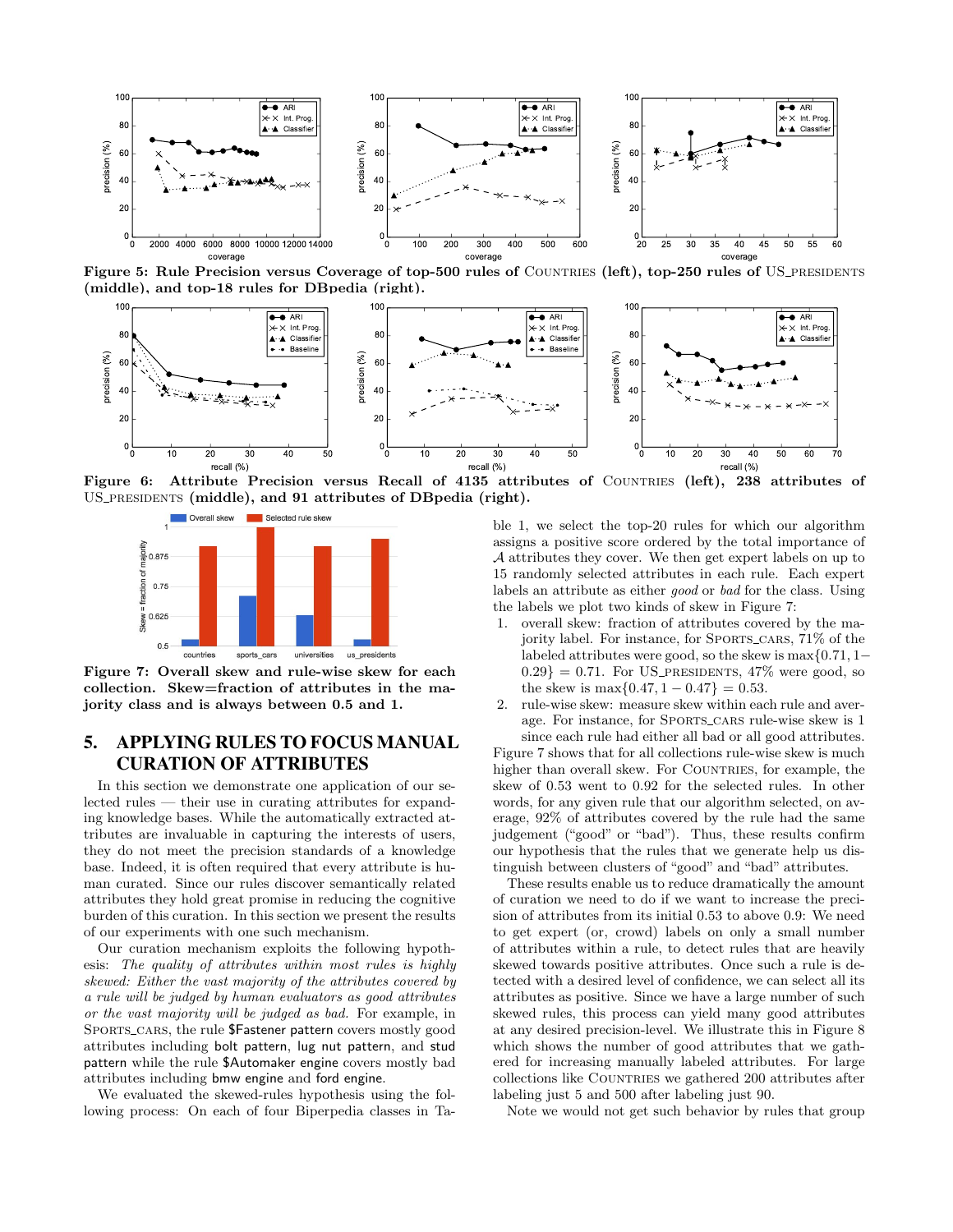

Figure 8: Number of positive attributes selected against number of attributes labeled. Precision of the selected set is more than 90% in all cases.

on head words alone. Often, different rules with the same head have opposing skews. For example, US\_PRESIDENTS has many attributes with head word name, such as mother name, dog name, hat name, brand name, and car name. Our rules segregate them into mostly good attributes via rules such as \$Relative name, and \$Pet name and mostly bad attributes via rules such as \$Place name. Also, not all candidate rules exhibit such skew. Our candidates set might include very general rules like \$Person name that cover semantically unrelated attributes (vice president name and mother name). Our rule selection algorithm is able to eliminate them by penalizing overly general rules.

## 6. RELATED WORK

Open-domain IE systems [9, 10, 17, 21] have automatically extracted large collections of textual relations (e.g., "starred in" and "was elected to") between entities. These textual relations can be viewed as attributes, but are typically in verb form rather than noun form. Recently, many efforts have attempted to extract attributes of classes from query streams and text [26, 15, 2, 13, 37, 27, 11, 25] (discussed earlier in Section 2). The focus of all these work is on extracting high quality relation or attributes, and not on finding structure in the space of extracted relation/attribute names, which is the focus of our work. One exception is the Patty system [24, 23], which generalizes a textual relation such as "Taylor effortlessly sang Blank Space" to a pattern such as "#Singer \* sang #Song" and arranges the patterns in a taxonomy. The focus of Patty is on generalizing w.r.t. the subject and object of the relation, not on finding structure of the relation names themselves. Their method crucially relies on support/confidence/overlap statistics of entities in the text to choose between the exponentially many patterns.

A tangentially related stream of work is on unsupervised grammar induction in the natural language processing (NLP) literature [32, 30] where the goal is to learn semantic parses of a set of sentences. The important differences with our work is that in NLP sentences are much longer than attributes, and require a more complex interpretation. In addition, all sentences are assumed to be correct, which is not true in our case. Second, negative examples are generated by perturbing the given sentences [30]. This method does not work for us since negatives generated by random word replacements are unlikely to help us discriminate between overlapping concept hierarchies. We are not aware of any prior work that generates negatives like we do by combining Web frequency and embedding similarity.

The work on noun compound understanding (e.g., [33]) attempts to parse descriptions of sets of objects (e.g., native american authors). In contrast, our work focuses on understanding the structure of attribute names of entities. However, an important line of research is to investigate whether noun-phrase understanding can benefit from understanding attributes and vice versa.

Another related problem is linking extracted binary relations to a verb taxonomy like WordNet. For example this work tries to link the relation "played hockey for" to the "play1" verb synset and to link "played villain in" to the "act" verb synset[12]. The problem we address here is very different. Instead of linking individual attributes to a taxonomy, we introduce new rules to group related attributes using the taxonomy to provide hypernyms.

Mungall et al [22] used the regularities in the syntactic structure of class names in the Gene Ontology (GO) to generate formal definitions for classes. Like our work, they also relied on parsing complex names and then grouping them to create the rules. Because their approach needed to work for relatively small number of entities, they relied on heuristics rather than machine learning to generate the rules and the approach was heavily tailored to class names in GO.

# 7. CONCLUSION

This paper introduced the problem of finding structure in the universe of attribute names via rules comprising a head word and a concept node from a IsA hierarchy. Such rules offer a concise semantic representation of attributes and the ability to recognize new attributes names and variations of existing attributes. The rules can also be used to build high-quality ontologies at scale with minimal curation effort. The methods described in this paper are already in use for schema exploration and curation at Google.

Our rule learning algorithm takes as input two noisy inputs class attributes extracted from query stream and text, and an IsA hierarchy also extracted from text— carefully models their noise in a constrained linear program to produce a set of high quality rules. Our algorithm is totally unsupervised and leverages web frequency and embedding vectors to automatically discover negative attributes.

We perform extensive experiments over four large attribute collections. Our experiments show that our rules have precision between 60% and 80% and compress attribute names by up to a factor of 42. We show that our selected rules are highly skewed in the quality of attributes they cover. This skew aids in significantly reducing the curation effort needed in adding attributes to a knowledge base.

Our work is the first step in discovering the structure of attribute names. This paper presented one method of organization based on rules. Another alternative we considered was to use plain clustering to group related attributes like economy and currency that rules cannot. However, clustering was not effective in surfacing structurally related attributes. Rules and clusters play complementary roles and in future, we would like to combine the two methods. Also, we would like to understand more deeply the semantics of the rules. For example, we discovered rules of the form \$Metal production, where the rule modifier can be understood as a selection condition on a (logical) table that contains production of various medals. In contrast, other modifiers may simply be mathematical functions applied to an attribute (e.g., average unemployment rate). Attaining a deep understanding of variations in attribute naming is a major step towards building ontologies that capture the way users think about the world and providing better services for them.